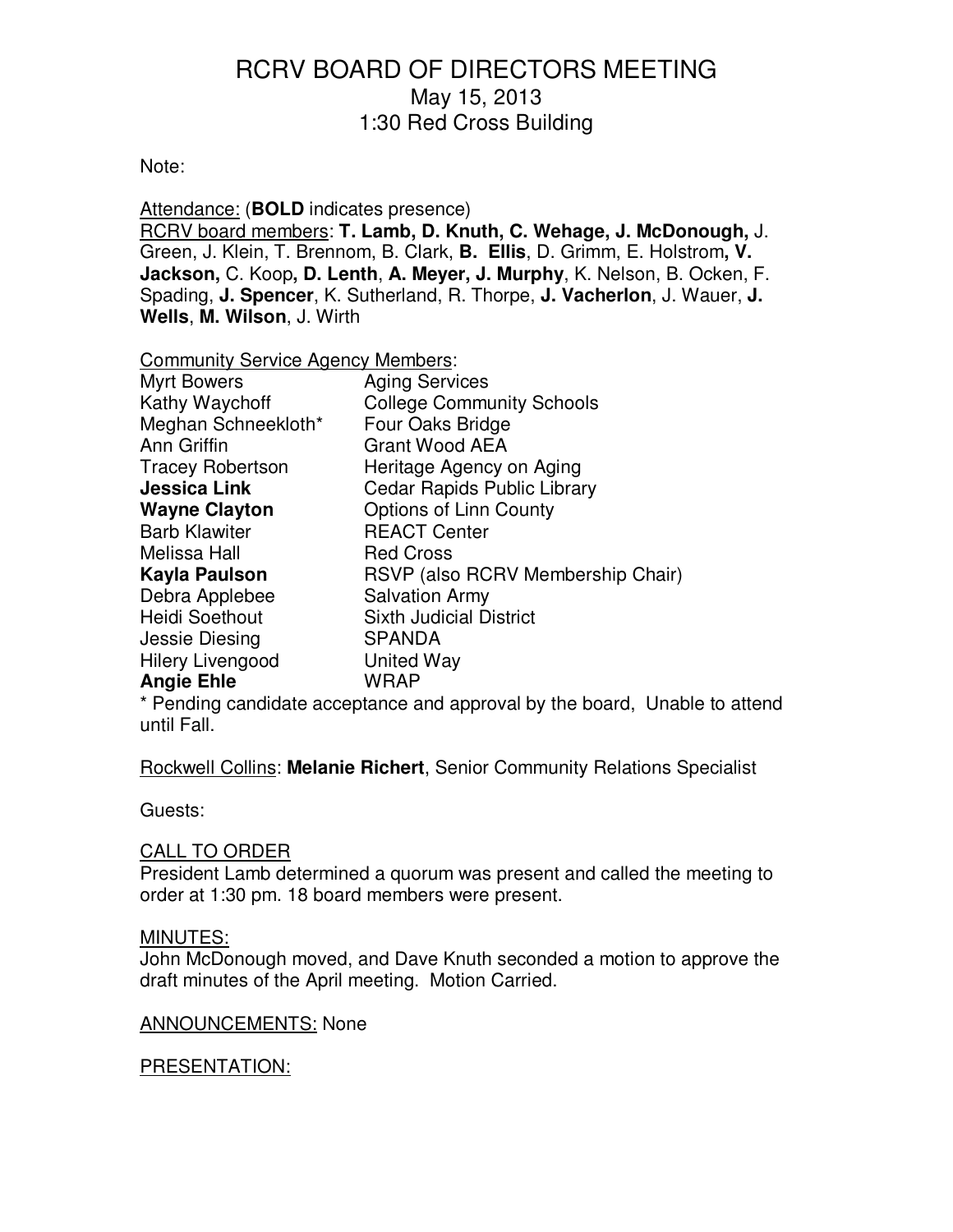Sue Russ, K-12 Development Director, North Linn Community School District, discussed the progress in treatment of a student with Rett Syndrome. North Linn District serves parts of Delaware and Benton counties as well as Linn. They recently closed a couple of sites, and are now consolidated on a single campus.

#### OLD BUSINESS:

The Awards committee is halfway through the grant cycle. The process will be complete by the end of June. Presentations to the grantees will be made at the next meeting of the Board.

Dave Knuth reminded the board that the focus for this year's awards is Service to the Elderly. The Committee received 9 requests, but one was disqualified. The total requested amount was \$40K. Awards were granted as follows:

| <b>Benton</b>             | \$2500 |
|---------------------------|--------|
| Horizons                  | 3500   |
| <b>HACAP</b>              | 1000   |
| St. Lukes Foundation 3000 |        |

Mike Wilson moved, and John McDonough seconded, to accept the recommendations of the Awards Committee (Pat Fox, Jim Green and Dave Knuth). Motion Carried. Sponsors of each winning request will notify the winners.

Kayla Paulson suggested a news release.

NEW BUSINESS: - None

ROCKWELL COLLINS REPORT: - Melanie Richert

There will be no Kickoff Breakfast this year. Clay Jones will retire on July 31. Ron Kirkenbauer's replacement is Martha May. Kelly Ortberg has joined the FIRST Tech Challenge Board of Directors

#### PARTNER AGENCY REPORTS:

Options of Linn County- Wayne Clayton:

Just a quick item for the board meeting. A reminder of the upcoming Assistive Tech Expo/Abilities in Action Conference. It will be Oct 2.

Salvation Army – Debra Applebee (Via email)

I am on intermittent FMLA and also had a death in my family recently. I'm sorry I haven't been able to attend the monthly meetings but I wanted to keep you up to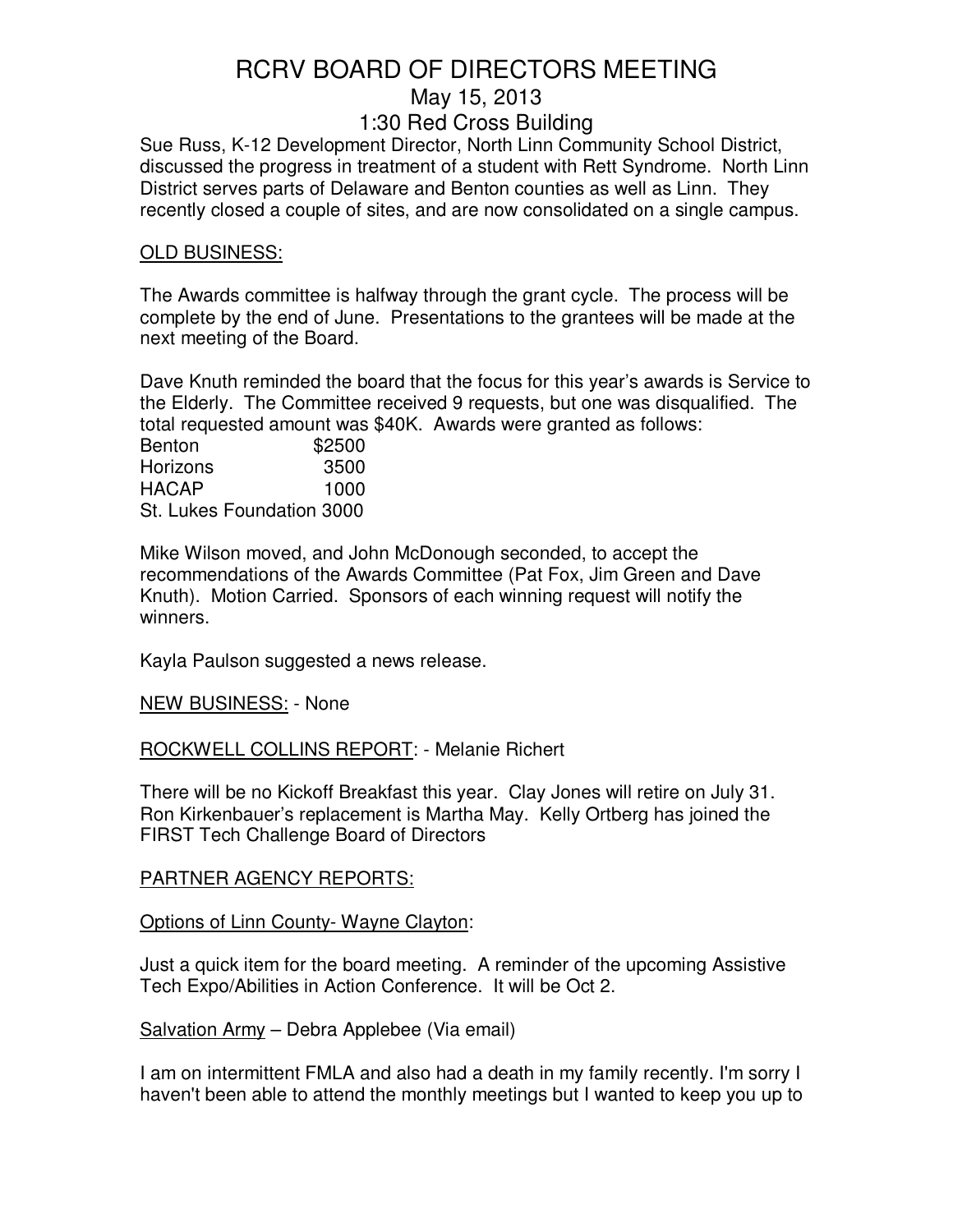date as much as possible.

I will be leaving The Salvation Army after almost 12 years. This is due to my daughters health needs and the recent death of my father who had been ill prior to my decision. My daughter has been diagnosed with a third blood disorder and will eventually need chemotherapy. We are trying to control her blood levels by other means as long as possible so she can continue to nurse her son who is 2 months old. All prayers are welcome on a continual basis. I do not know who will be taking my place. We are also getting new officers here in June; Majors Paul and Barb Logan. Our Director of Development and my supervisor, Mindy Kayser is also leaving; today is her last day. Her replacement will be Lia Pontarelli. She is currently Director of Development for the Iowa City Corps. Lia will be hiring my replacement. I will miss The Army but plan to do my share of volunteering here as I did before I got the position as Volunteer Manager. RCRV does so much good in our community, I want to extend my thanks and good wishes to all the members of RCRV and the board members as well. You will be blessed immeasurably because your mission is to bless others, and you do just that.

The next event will be **'Run the Flood'** on Saturday, June 8th. The Salvation Army will be at every water stop for that run. We will need 4 teams of 5 people from 6:45am - about 11am, or whenever the run concludes. This event is well received each year and I have linked to the website if you would like more details, click above.

If you would like to volunteer to assist with passing out water for Run the Flood with The Salvation Army, please contact Lindsay Hand. I have copied this to her. Phone: 319-364-9131 ext 102 or email Lindsay Hand @usc.salvationarmy.org Lindsay is asking our board members today to volunteer so the positions may fill but please don't hesitate to ask.

Linda Blazek is an AmeriCorps volunteer who works with me coordinating volunteers, if you are unable to reach Lindsay you may call her at 319-364-9131 ext.104. I will ask her to update you on my replacement going forward.

#### Cedar Rapids Public Library: - Jessica Link

The new facility will open on August 24.

WRAP: - Angie Ehle

WRAP has completed 11 jobs in 2013 to date, including 1 for an ASI client: 5 wooden builds

1 ramp removal

1 Aluminum Install (for an ASI client)

2 Aluminum Removals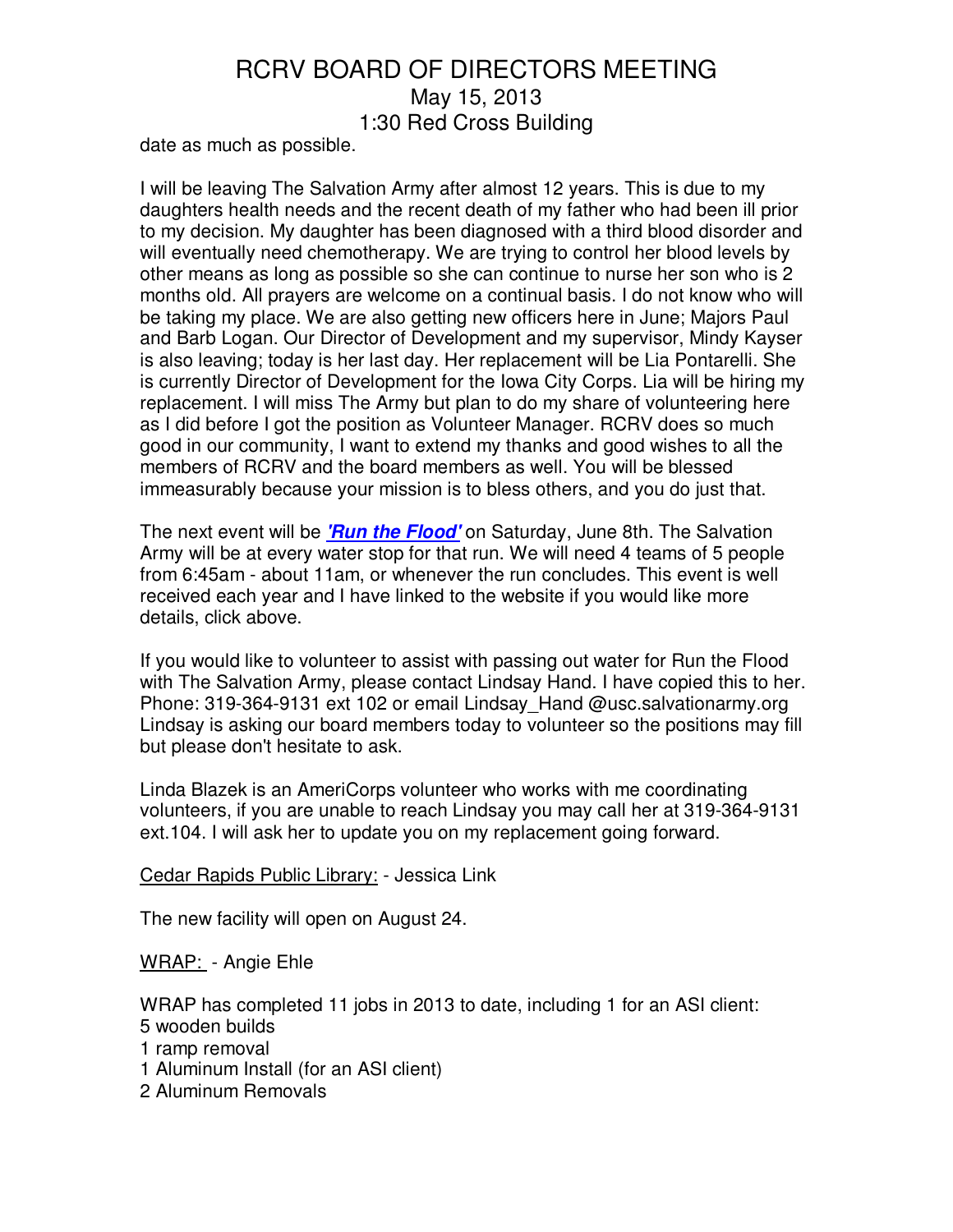#### 2 Repairs

The current queue is 13, of those 6 are ASI clients.

WRAP partnered with Rockwell Collins, Transamerica, and Wells Fargo to build three ramps on May 9th on United Way's Day of Caring.

WRAP is thankful for the support we receive from RCRV. Thanks for all you do for others!

#### RSVP Agency Report – Kayla Paulson:

Adding new Partner Agencies to help document the volunteer efforts of RCRV members. Please let me know if there are organizations that you are currently documenting as RCRV categories when you report hours.

Had a wonderful RSVP Volunteer Appreciation Event. Great Attendance. Volunteers brought some guests who are now joining. Had som voluntees find a "fit" based on the presentations from United Way staff and Beth Malicki.

I will be reaching out to RCRV members that are clocking hours into the Misc. categories to see if we can get them properly aligned with the agency/organization they are volunteering with.

#### RCRV COMMITTEE CHAIR REPORTS:

#### Community Projects: - John McDonough

iExplore STEM Festival of June  $9<sup>th</sup>$  from 1 till 5 PM will be held at McKinley Middle School Grounds. They are in need of approximately 50 volunteers to handle various tasks needed to run the program. Contact Helen Potthoff if you can assist in this endeavor.

Grant Applications have been received and recommendation made by the Review Committee headed by Dave Knuth.

Josie Takes, representing the Freedom Festival requested that we build a 12 foot X 12 foot covered sandbox for the New Bo Market in time for the Freedom Festival activities. Jim Vacherlon will lead this effort.

Barb Klawiter recently celebrated the delivery of 30,000 computers to Iowa nonprofits who specialize in children's programs.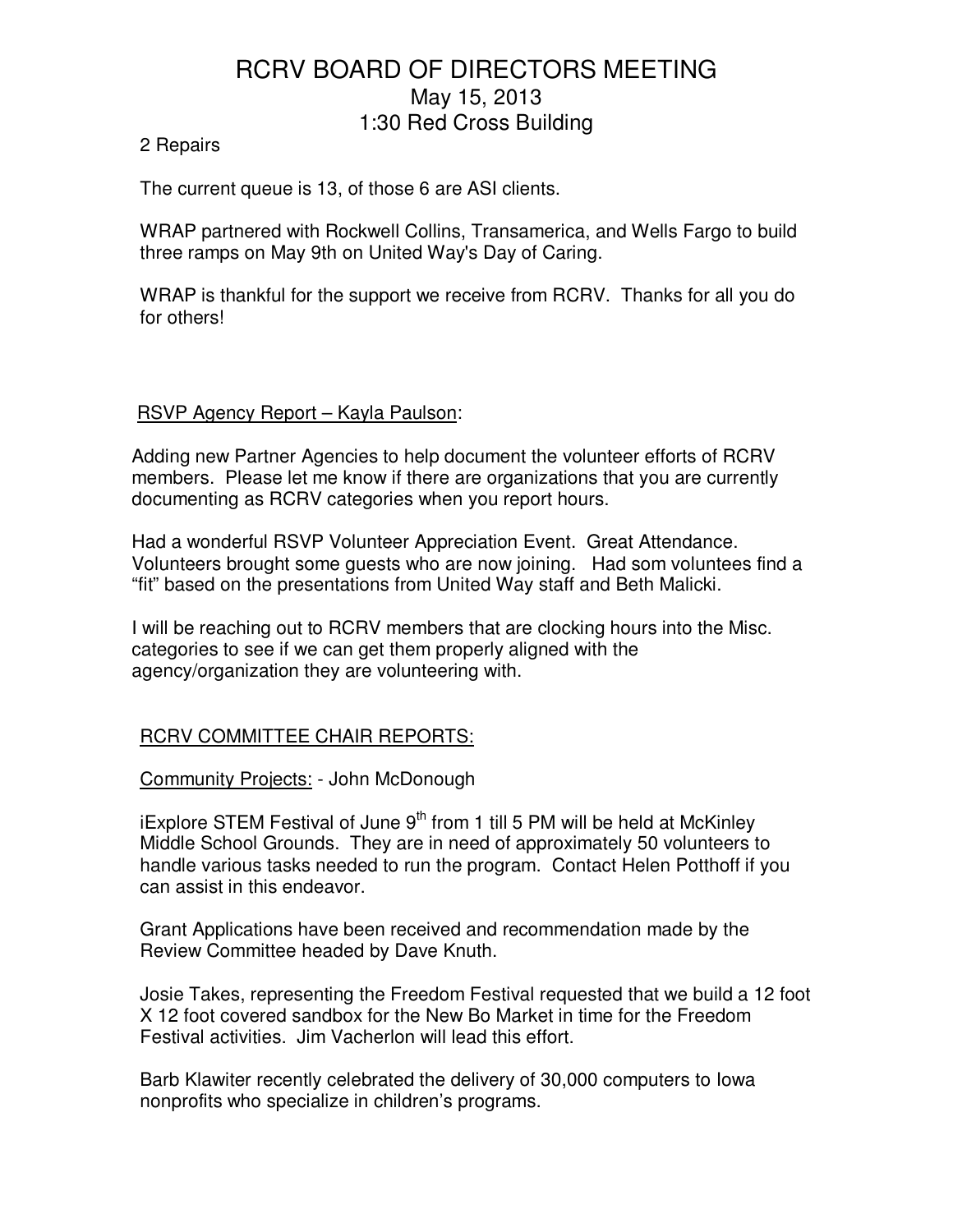June  $12<sup>th</sup>$  will be our annual appreciation event. It will be held at the Outback Restaurant on First Avenue again this year. You need to sign up with Barb Klawiter at 393-9632. This needs to be done by 5/30/13.

The Governor Award Ceremonies will be held on this same day at Linn-Mar High School. We will provide ushers and parking attendants again this year. Rockwell Collins will provide refreshments.

Mike and Esther Wilson sponsored the recent Honor Flight of 4/23/2013. This is the second flight that they sponsored. Rockwell Collins will sponsor the May Flight.

Paul Heysse is volunteering at the Science Center repairing various exhibits that were recent purchased by them.

WRAP had 15 in queue with 4 of these being built on the UWECI Day of Caring. Good work Team.

Several RCRV members completed the tax season as volunteers for VITA and AARP.

Joanie West, Dave Huovinen and Ray Collins spoke a few minutes about a new program that they are setting up for local Veterans. It is a Veteran Woodworking program. They have space on the lower level of the Veterans Building on Mays Island. Bob Clark will be RCRV's point of contact on their new Board of Directors.

We recently delivered 5 laser pointer devices to the Iowa Chapter of ALS in Des Moines. We received materials and instructions for the devices. Gordon Fabian and John Wauer redesigned the devices so that they are considerable simpler. The designs will be on our website shortly.

We continue provide support to many local nonprofit agencies.

If you can dream it, we can do it.

Data Base: – Jim Klein and Bill Ellis

Routine data base maintenance this month

MEMBERSHIP: - Kayla Paulson

April 2013 stats:

- 221 current volunteers
- 1 new this month